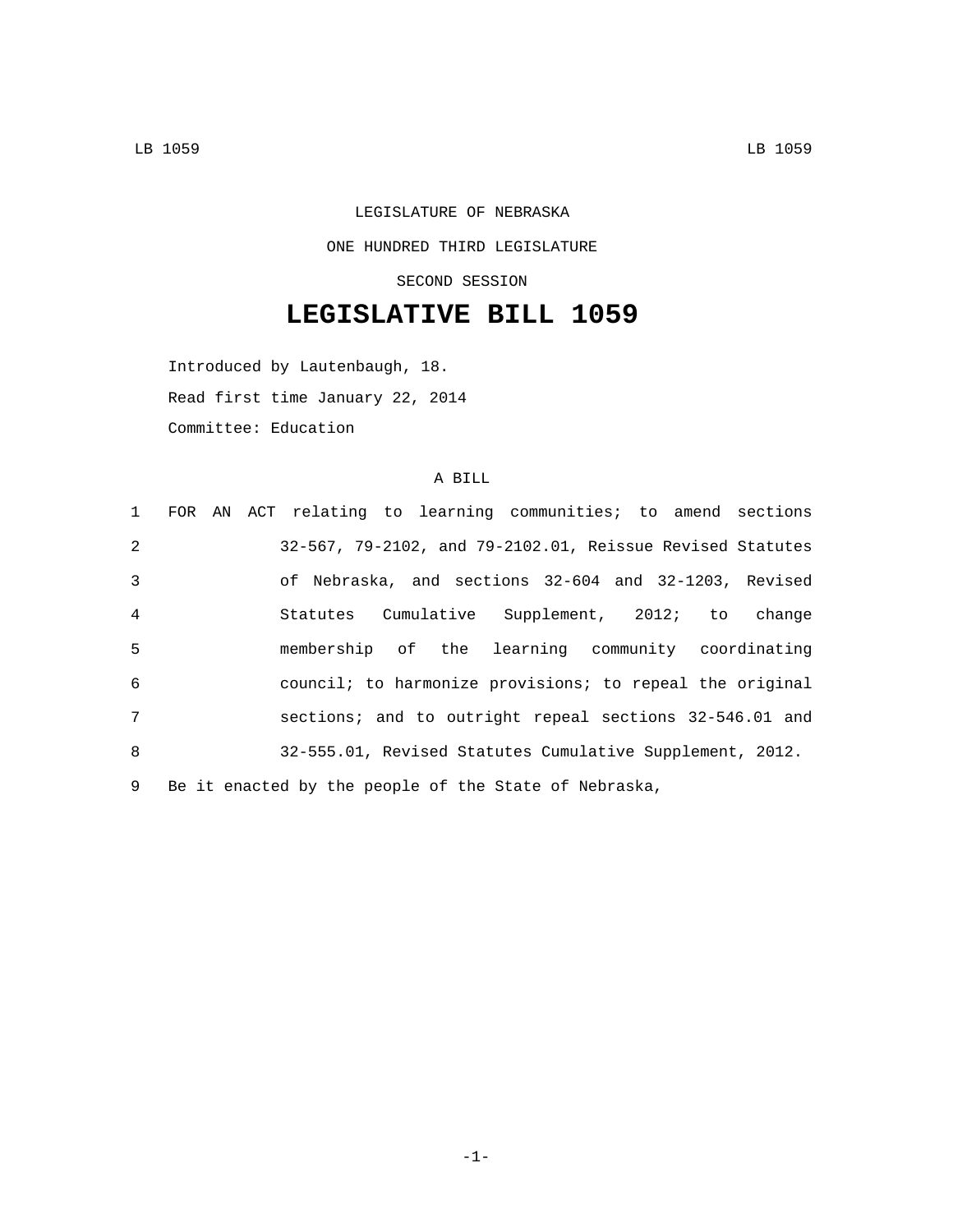1 Section 1. Section 32-567, Reissue Revised Statutes of 2 Nebraska, is amended to read: 3 32-567 Vacancies in office shall be filled as follows: 4 (1) In state and judicial district offices and in the 5 membership of any board or commission created by the state when no other method is provided, by the Governor;6 7 (2) In county offices, by the county board; 8 (3) In the membership of the county board, by the county 9 clerk, county attorney, and county treasurer; 10 (4) In township offices, by the township board or, if 11 there are two or more vacancies on the township board, by the county 12 board; 13 (5) In offices in public power and irrigation districts, 14 according to section 70-615; 15 (6) In offices in natural resources districts, according 16 to section  $2-3215$ ; 17 (7) In offices in community college areas, according to 18 section 85-1514; 19 (8) In offices in educational service units, according to 20 section 79-1217; 21 (9) In offices in hospital districts, according to 22 section 23-3534; 23 (10) In offices in metropolitan utilities districts, 24 according to section 14-2104; 25 (11) In membership on airport authority boards, according

-2-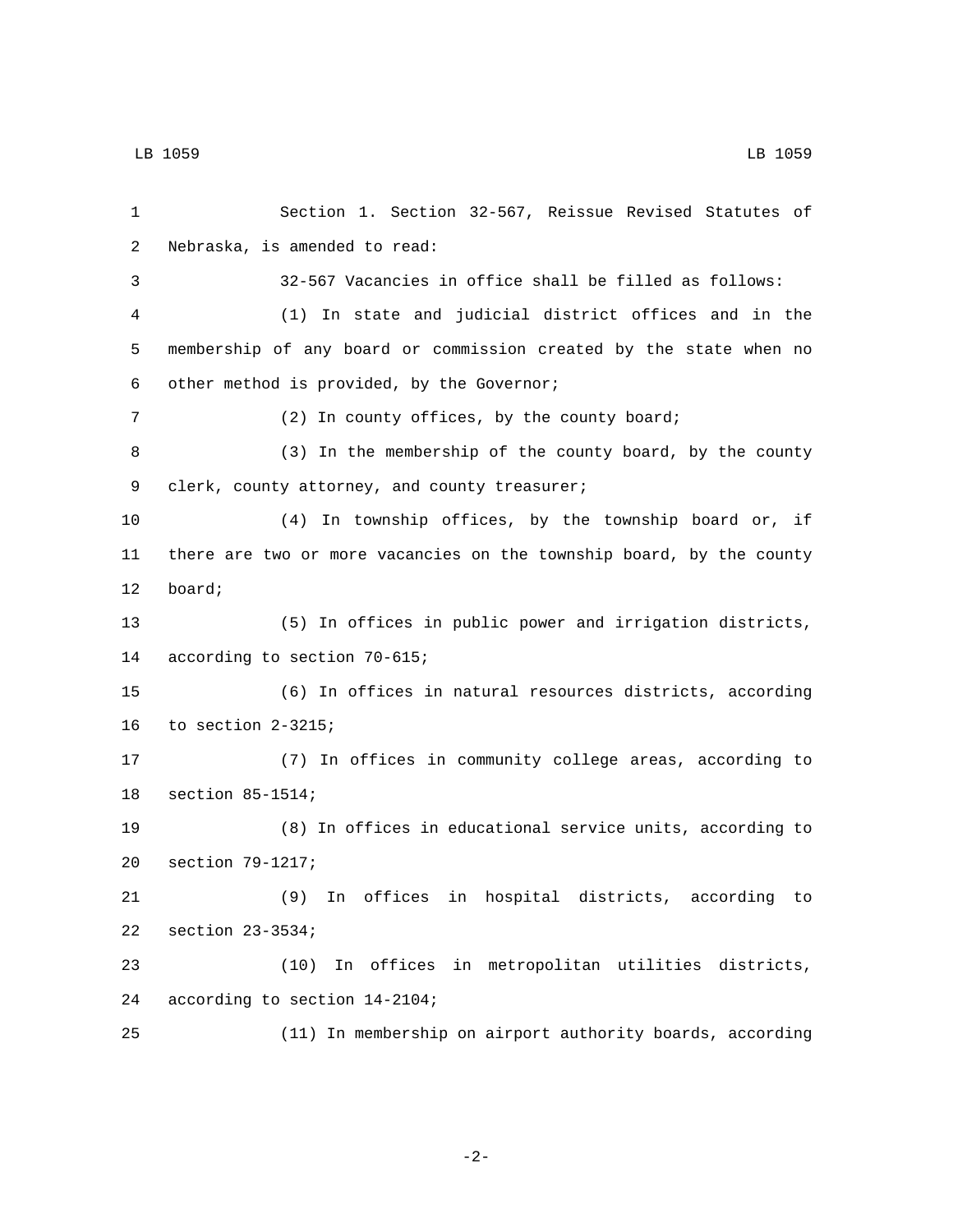1 to section  $3-502$ ,  $3-611$ , or  $3-703$ , as applicable; (12) In membership on the board of trustees of a road improvement district, according to section 39-1607; and (13) In membership on the council of a municipal county, 5 by the council.  $\div$  and (14) For learning community coordinating councils, 7 according to section 32-546.01. Unless otherwise provided by law, all vacancies shall be filled within forty-five days after the vacancy occurs unless good cause is shown that the requirement imposes an undue burden. Sec. 2. Section 32-604, Revised Statutes Cumulative 12 Supplement, 2012, is amended to read: 32-604 (1) Except as provided in subsection (2) or (4) of this section, no person shall be precluded from being elected or appointed to or holding an elective office for the reason that he or she has been elected or appointed to or holds another elective 17 office. (2) No person serving as a member of the Legislature or in an elective office described in Article IV, section 1 or 20, or Article VII, section 3 or 10, of the Constitution of Nebraska shall simultaneously serve in any other elective office, except that such a person may simultaneously serve in another elective office which is filled at an election held in conjunction with the annual meeting of 24 a public body.

(3) Whenever an incumbent serving as a member of the

-3-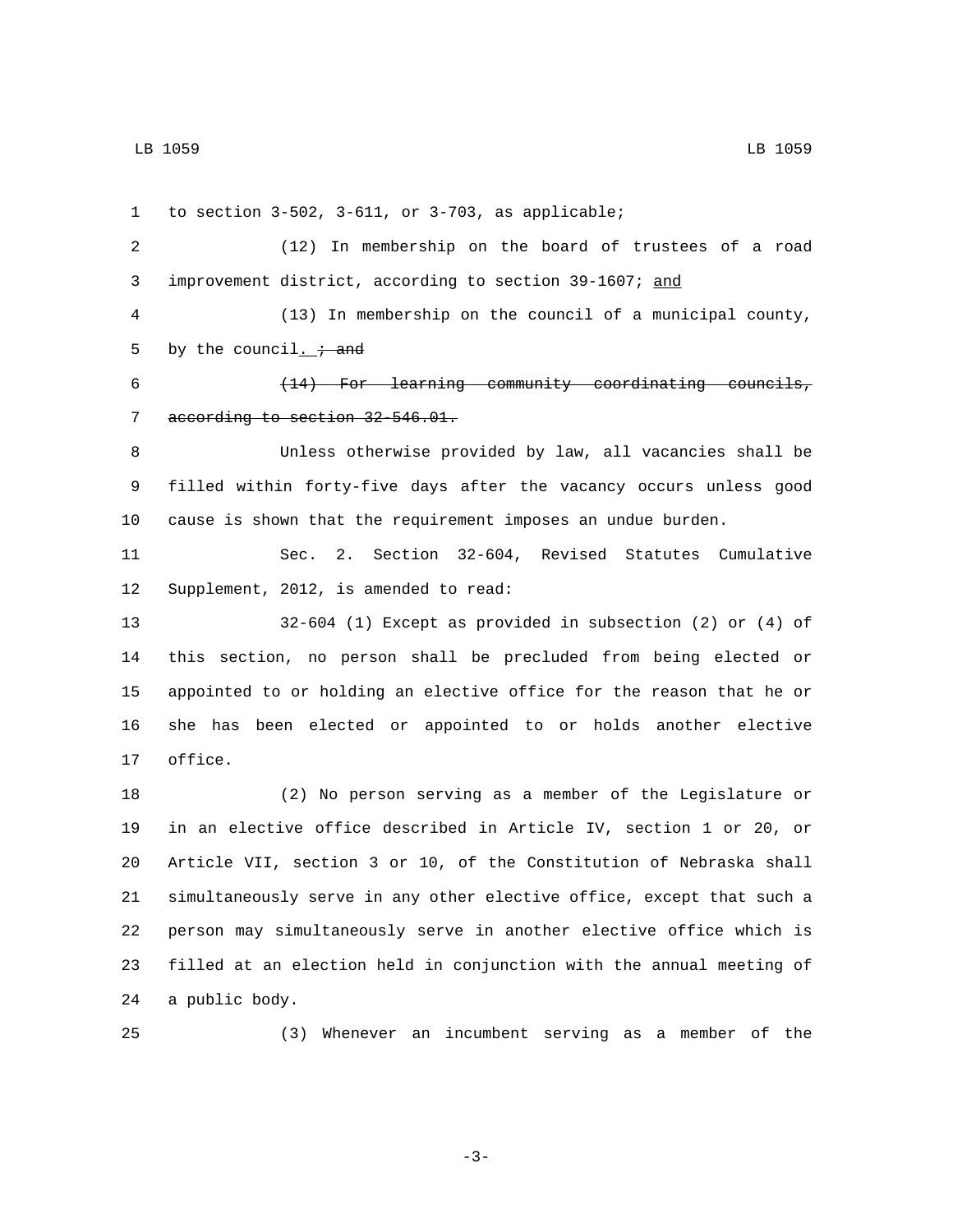Legislature or in an elective office described in Article IV, section 1 or 20, or Article VII, section 3 or 10, of the Constitution of Nebraska assumes another elective office, except an elective office filled at an election held in conjunction with the annual meeting of a public body, the office first held by the incumbent shall be deemed 6 vacant.

 (4) No person serving in a high elective office shall simultaneously serve in any other high elective office, except that a county attorney may serve as the county attorney for more than one county if appointed under subsection (2) of section 23-1201.01.

 (5) Notwithstanding subsection (4) of this section, any person holding more than one high elective office upon July 15, 2010, shall be entitled to serve the remainder of all terms for which he or 14 she was elected or appointed.

 (6) For purposes of this section, (a) elective office has the meaning found in section 32-109 and includes an office which is filled at an election held in conjunction with the annual meeting of 18 a public body created by an act of the Legislature but does not include a member of a learning community coordinating council appointed pursuant to subsection (5) or (7) of section 32-546.01 and (b) high elective office means a member of the Legislature, an elective office described in Article IV, section 1 or 20, or Article VII, section 3 or 10, of the Constitution of Nebraska, or a county, 24 city, community college area, <del>learning community, o</del>r school district 25 elective office.

-4-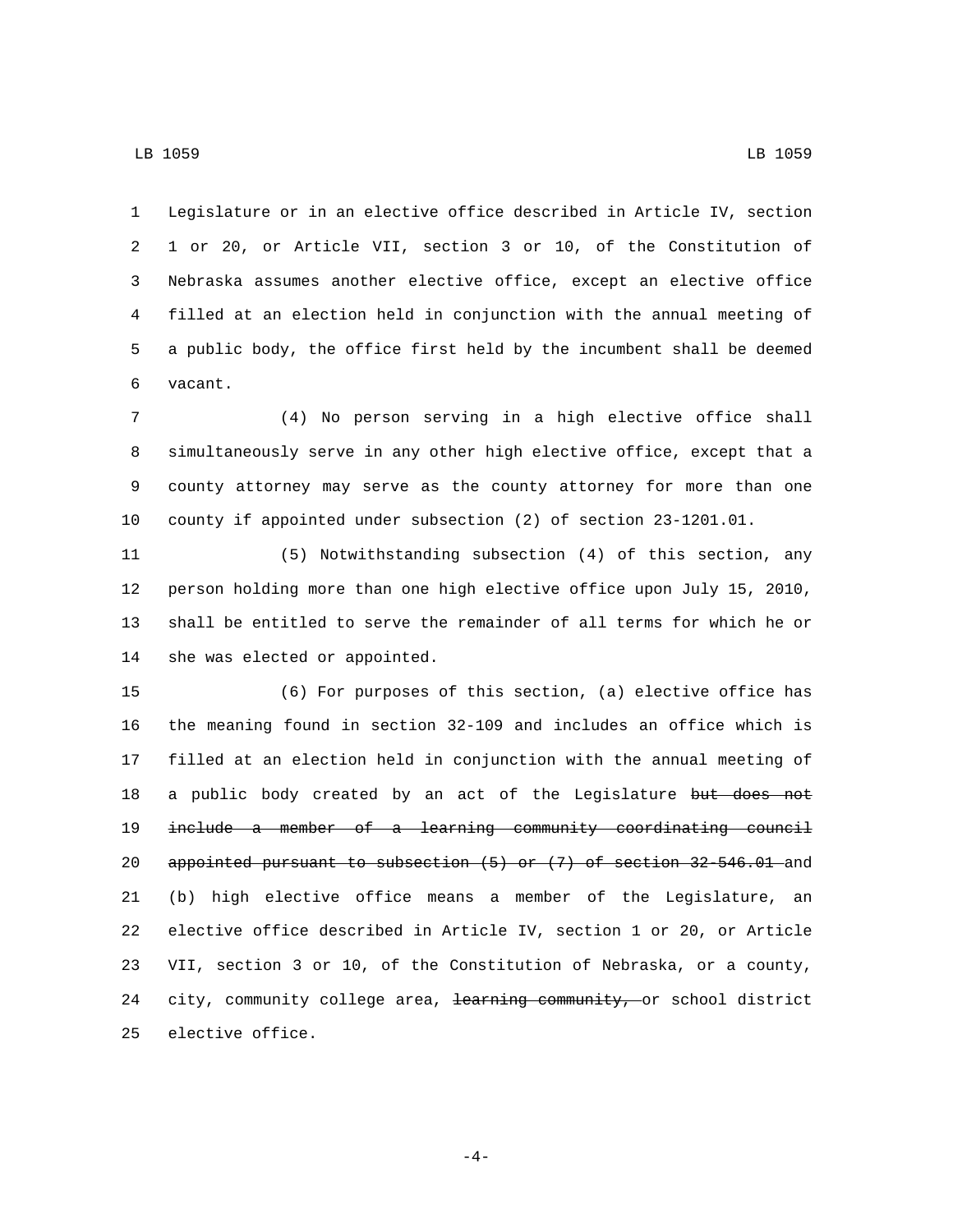Sec. 3. Section 32-1203, Revised Statutes Cumulative 2 Supplement, 2012, is amended to read:

 32-1203 (1) Each city, village, school district, public power district, sanitary and improvement district, metropolitan utilities district, fire district, natural resources district, community college area, learning community coordinating council, educational service unit, hospital district, reclamation district, and library board shall pay for the costs of nominating and electing its officers as provided in subsection (2), (3), or (4) of this section. If a special issue is placed on the ballot at the time of the statewide primary or general election by any political subdivision, the political subdivision shall pay for the costs of the election as provided in subsection (2), (3), or (4) of this section. The districts listed in this subsection shall furnish to the Secretary of State and election commissioner or county clerk any maps and additional information which the election commissioner or county clerk may require in the proper performance of their duties in the conduct of elections and certification of results.

 (2) The charge for each primary and general election shall be determined by (a) ascertaining the total cost of all chargeable costs as described in section 32-1202, (b) dividing the total cost by the number of precincts participating in the election to fix the cost per precinct, (c) prorating the cost per precinct by the inked ballot inch in each precinct for each political subdivision, and (d) totaling the cost for each precinct for each

-5-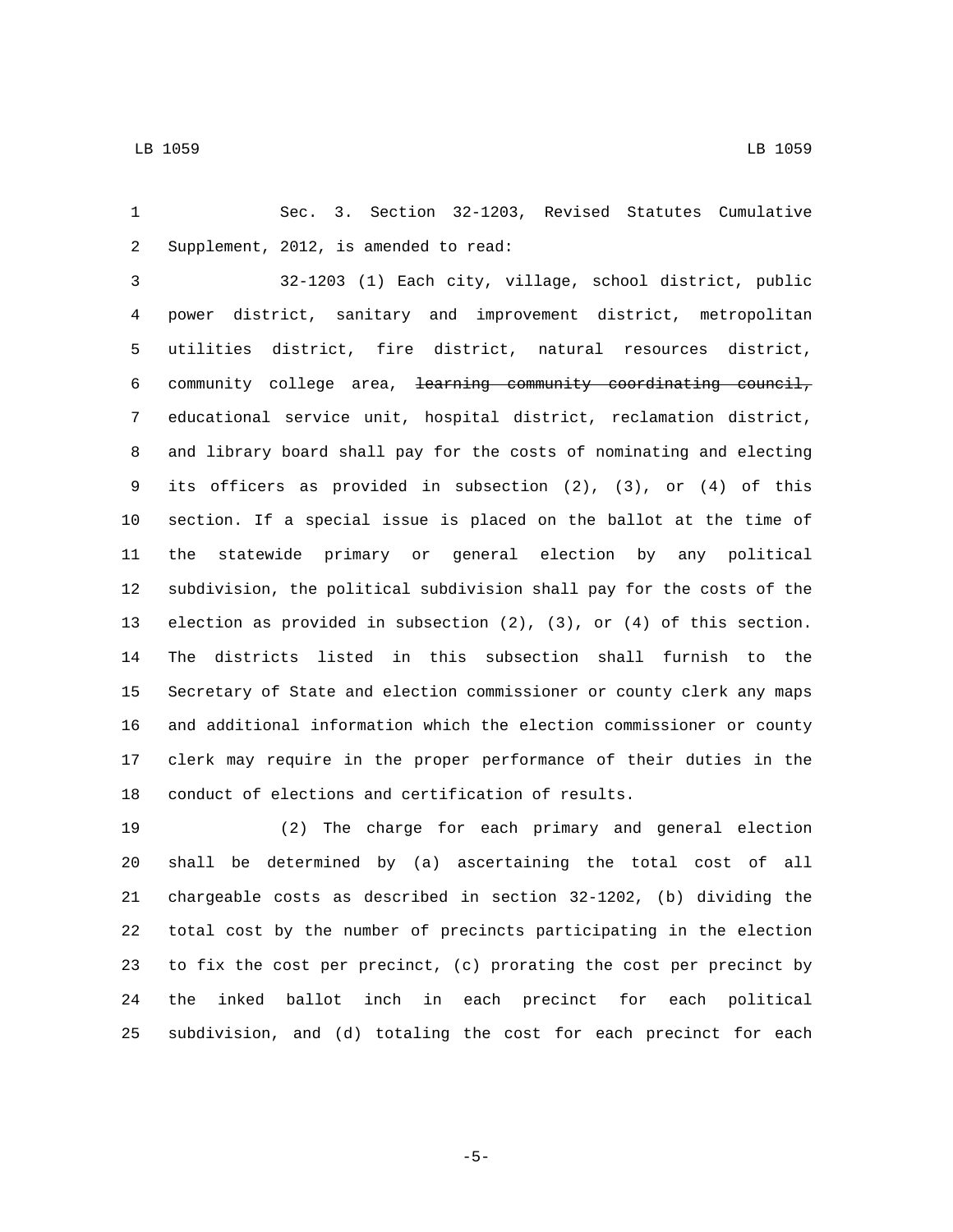political subdivision, except that the minimum charge for each primary and general election for each political subdivision shall be 3 fifty dollars.

 (3) In lieu of the charge determined pursuant to subsection (2) of this section, the election commissioner or county clerk may charge public power districts the fee for election costs 7 set by section 70-610.

 (4) In lieu of the charge determined pursuant to subsection (2) of this section, the election commissioner or county clerk may bill school districts directly for the costs of an election 11 held under section 10-703.01.

 Sec. 4. Section 79-2102, Reissue Revised Statutes of 13 Nebraska, is amended to read:

 79-2102 On or before September 15, 2007, and on or before August 1 of each odd-numbered year following the official designation of any new city of the metropolitan class or any valid request to form a new learning community, the Commissioner of Education shall certify the establishment of a new learning community with the effective date of the first Thursday after the first Tuesday in January of the next odd-numbered year following such certification to 21 the county clerks, election commissioners, and county assessors of the counties with territory in the new learning community, to the Property Tax Administrator, to the State Department of Education, and to the school boards of the member school districts of the new learning community. A learning community shall be established for

-6-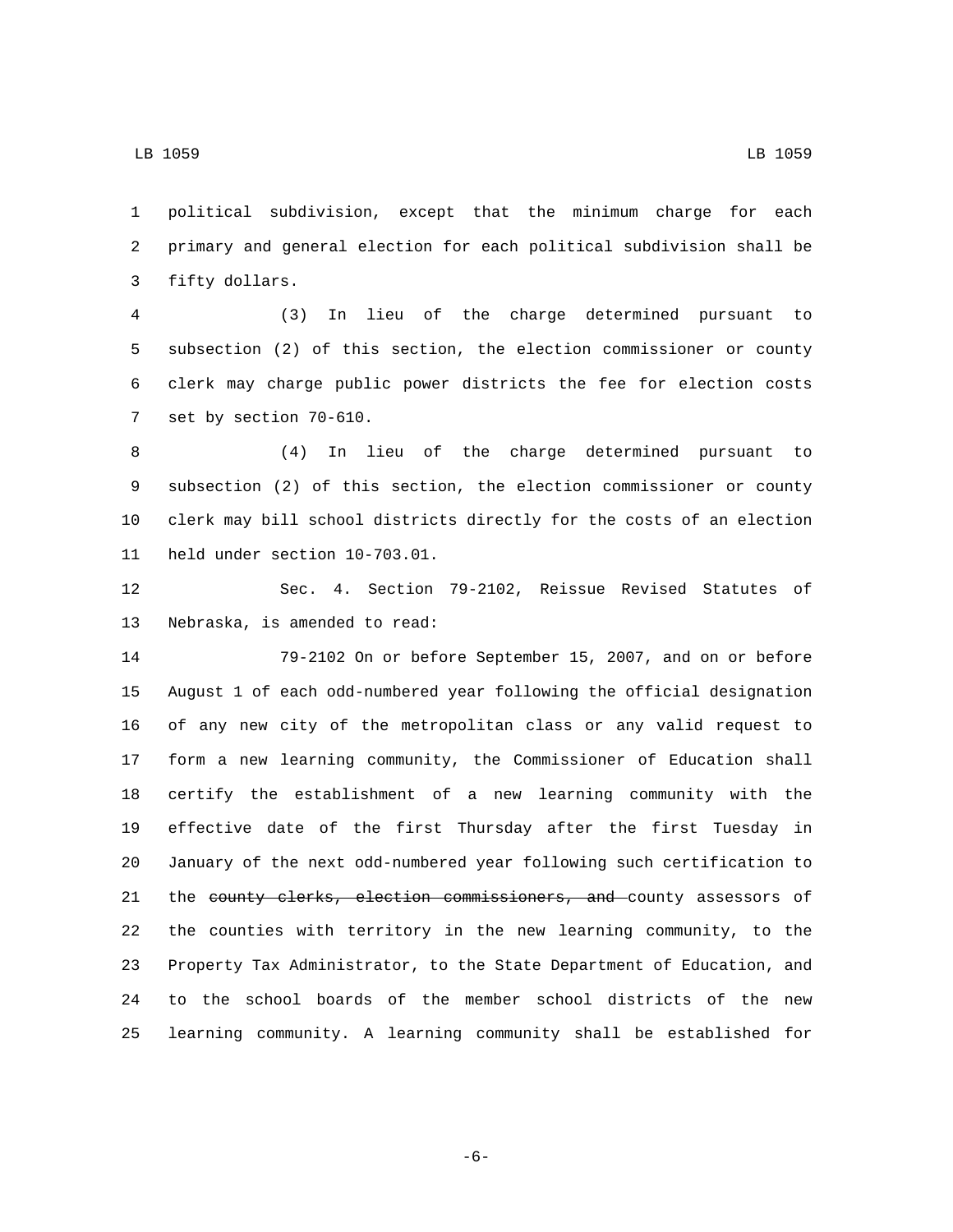each city of the metropolitan class and shall include all school districts for which the principal office of the school district is located in the county where the city of the metropolitan class is located and all school districts for which the principal office of the school district is located in a county that has a contiguous border of at least five miles in the aggregate with such city of the metropolitan class. A learning community may also be established at the request of at least three school boards if (1) all school districts for which the principal office of the school district is located in one or more specified counties are participating in the request and either (a) such school districts are all sparse or very sparse as determined pursuant to the Tax Equity and Educational Opportunities Support Act or (b) have a minimum combined total of at least two thousand students or (2) the school districts participating in the request have a minimum combined total of at least ten thousand students. Such requests shall be received by the Commissioner of Education on or before May 1 of each odd-numbered year.

 Sec. 5. Section 79-2102.01, Reissue Revised Statutes of 19 Nebraska, is amended to read:

 79-2102.01 The Secretary of State or his or her designee shall schedule and host the first meeting of the newly elected learning community coordinating council during the month of January following the election and shall schedule and shall host at least one meeting each month for the immediately following February and March. The Secretary of State shall preside until the council elects